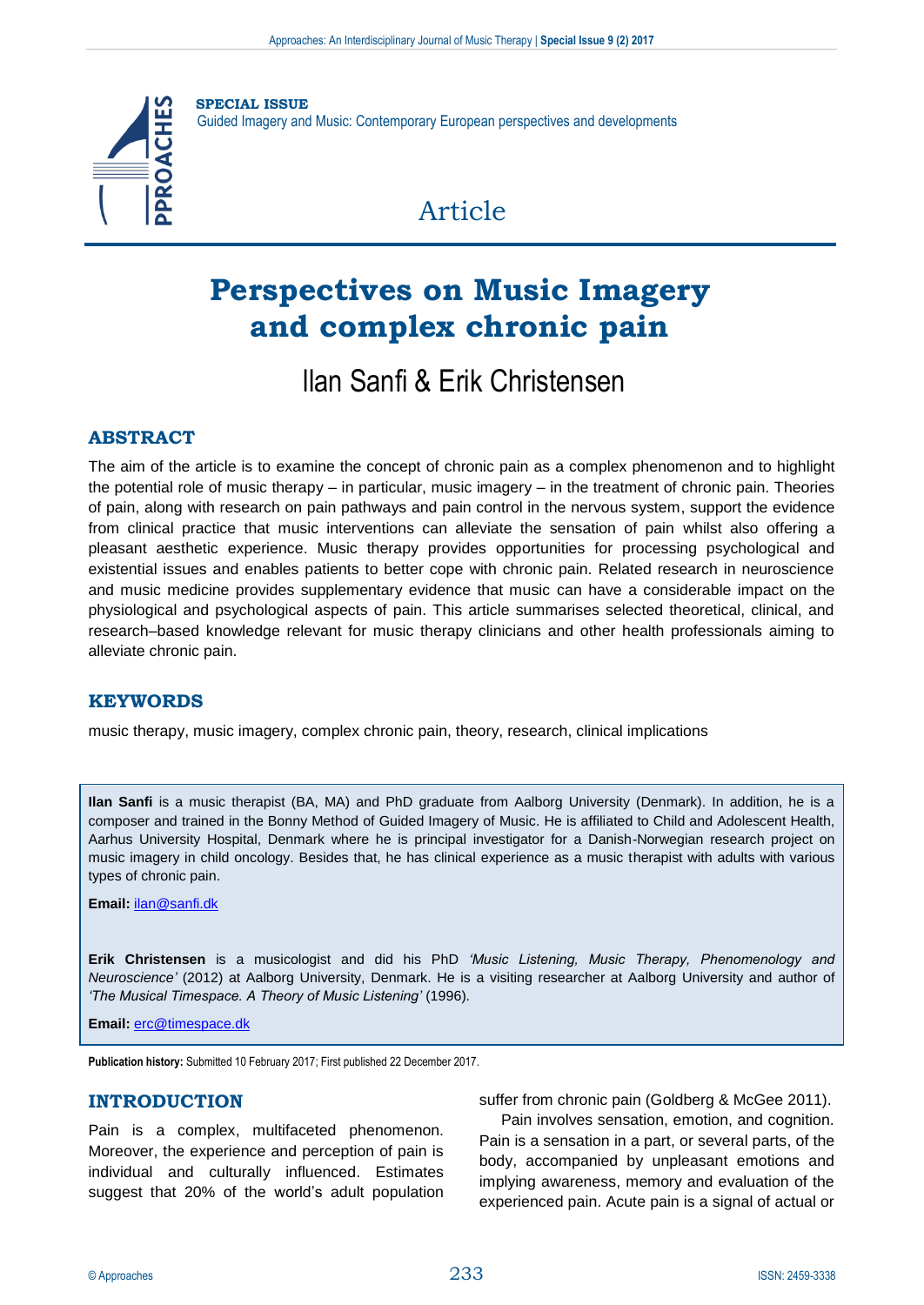impending tissue damage, e.g. due to fracture, burn, sting, infection or inflammation. It is most often relieved after the healing of the damaged or disturbed tissue. Acute pain serves as a warning sign to the individual to avoid further injury and to promote the healing process (Cousins & Power 2003). However, pain is not necessarily tied to a stimulus. Pain is always subjective, and many people report pain that is not related to tissue damage or any obvious physiological cause (IASP 2012). Biological, lived-experience, and sociocultural factors are important in the perception and understanding of pain. Each culture has its own language for expressing and describing pain, and traditions and cultural resources have an influence on reporting pain and coping with pain (Callister 2003; Pillay, van Zyl & Blackbeard 2014).

Chronic pain continues past normal healing time and lacks the warning function of acute pain (Melzack 2003). It constitutes a major global and societal health issue, which is furthermore not sufficiently addressed and treated in the health care systems of most countries (Breivik, Collett, Ventafridda et al. 2006). For the individual patient, chronic pain inflicts a broad range of substantial physical, cognitive, psychological, social, economic and existential issues. Many patients suffering from chronic pain do not obtain sufficient relief from treatment with drugs (Cherny 2007; Finnerup et al. 2015). This calls for the application of complementary non–pharmacological treatments, including music therapy.

In this paper, we begin by describing various aspects of pain, followed by an examination of the quantitative research literature on music interventions and pain. After describing relevant pain theories, we address the clinical application of music therapy in pain treatment. Finally, we outline the therapeutic potential of music imagery in relation to complex chronic pain. We use the term music imagery as an umbrella term covering a broad spectrum of practices involving active musiclistening and imagery performed by a trained music therapist (Grocke & Moe 2015). The article is not a systematic literature review but summarises selected theoretical, clinical, and research–based knowledge relevant to the clinical application of music imagery.

#### **TYPES OF PAIN**

Pain can be characterised as nociceptive, neuropathic, or idiopathic. *Nociceptive* pain arises from actual or threatened damage to tissue due to

the activation of free nerve endings called nociceptors. It may be *somatic,* arising from skin, joints, bones, muscles and other soft tissue, or *visceral,* arising from internal organs. Nociceptive pain occurs within a normally functioning somatosensory nervous system. It serves a purpose as a signal to change behaviour, and has value for health and survival (Cervero & Laird 2004; IASP 2012; Loeser & Treede 2008). *Neuropathic*  pain, however, has no beneficial biologic function. It implies a pathological condition of the somatosensory system that can be caused by a range of different diseases and lesions leading to a variety of signs and symptoms (Haanpäa & Treede 2010; Jensen, Baron, Haanpää et al. 2011). Neuropathic pain can be a disabling condition following cancer, diabetes, treatment with chemotherapy, and injury to nerves due to stroke, trauma or surgery (Finnerup & Attal 2016; IASP 2012). *Idiopathic pain,* which is also called *primary pain,* encompasses a number of conditions characterised by a complaint of pain without any precise known origin. Idiopathic pain includes fibromyalgia, irritable bowel syndrome, chronic widespread pain, and back pain that has no well– defined cause (Treede, Rief, Barke et al. 2015). Such conditions are associated with pain amplification, psychological distress and significant functional disability in daily life and social activities (Diatchenko, Nackley, Slade et al. 2006).

#### **CHRONIC PAIN**

Chronic pain is recognised as persistent or recurrent pain lasting longer than three months. Chronic pain is a severe health care problem, and a source of significant disability across the globe. The World Health Organization estimates that one in ten adults are newly diagnosed with chronic pain each year (Goldberg & McGee 2011), and comprehensive surveys in European countries have documented that chronic pain of moderate or severe intensity occurs in approximately 20% of the adult population. Chronic pain is a problem not only in terms of human suffering, but also in terms of economic implications for society. Moreover, patients with long-lasting pain often experience negative attitudes from family members, acquaintances and colleagues which seriously affect the quality of their daily activities and their social and working lives. A Pan–European average of 40% does not feel satisfied with the effect of their medical treatment (Breivik, Collett, Ventafridda et al. 2006; Sjøgren, Ekholm, Peukmann et al. 2009).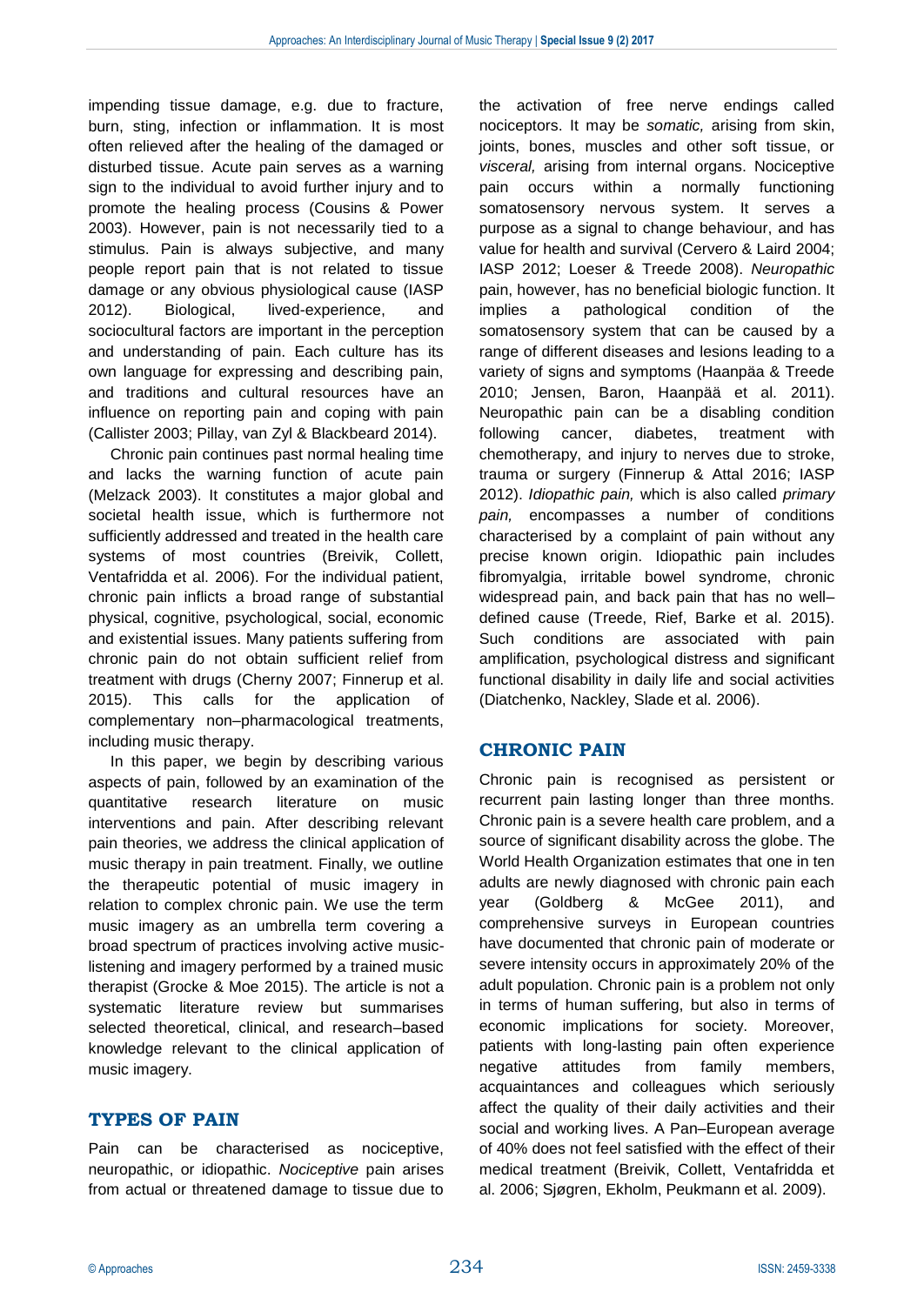In preparation for an updated international classification of diseases (ICD-11, expected in 2018), a taskforce created by the International Association for the Study of Pain (IASP) published a classification of chronic pain (Treede, Rief, Barke et al. 2015). The authors propose seven types of chronic pain: primary pain, cancer pain, postsurgical and posttraumatic pain, neuropathic pain, headache and orofacial pain, visceral pain, and musculosketal pain. Chronic pain is a complex, multifaceted phenomenon involving sensation, emotion, cognition, memories and expectation.

In chronic widespread pain, the characteristic symptoms include multifocal pain, fatigue, memory difficulties, and mood disorders such as depression and anxiety (Sarzi-Puttini, Atzeni & Mease 2011). Central sensitisation, which implies increased responsiveness of neurons in the central pain pathways, plays a prominent role in chronic pain (Phillips & Clauw 2011; Woolf 2011).

## **ASCENDING PAIN PATHWAYS AND DESCENDING PAIN CONTROL**

This section provides a brief description of the anatomical basis for pain response and pain perception.

In numerous body parts, including skin, joints, muscles, and internal organs, free nerve endings called *nociceptors* respond to pain. Tissue injury, mechanical impact, high or low temperature, and chemicals can trigger nociceptors. In the *ascending pain pathway,* nerve fibres carry information from the nociceptors to the *dorsal horn of the spinal cord*. From there, the signals continue through the *brainstem* to the *thalamus,* which controls the flow of information in the brain. The thalamus forwards pain messages to the *somatosensory cortex,*  inducing the sensation of pain, and the *anterior cingulate cortex,* evoking the emotional experience of pain. The awareness of pain involves the *prefrontal cortex,* which is important for cognition, memory, and executive function (Freberg 2015).

*Descending pain control* in the central nervous system can influence the perception of pain. Several parts of the brain, including the prefrontal cortex, the thalamus, and the amygdala, can transmit information to structures in the brainstem, the *periaqueductal gray (PAG)* and the *raphe nuclei.* The PAG plays an important role in coordinating bodily reactions to emotional and somatosensory signals. It can activate the raphe nuclei, which contain serotonin, a neurotransmitter that can modify incoming pain information in the

dorsal horn of the spinal cord*.* Descending information can alleviate pain, but may also amplify pain, depending on the individual's expectations and emotional state (Brodal 2010; Senkowski, Höfle & Engel 2014). Moreover, the brain produces morphine–like substances called *endorphins*, which can prevent the passage of nociceptive signals on all levels of the pain–related pathways (Bear, Connors & Paradiso 2016).

Tissue that has been damaged may become supersensitive. This condition is called *hyperalgesia*, which often occurs in people with chronic pain. Biologically, enhanced sensitivity helps to ensure that the injured body part is kept at rest. In areas near the damaged tissue, enhanced sensitivity may occur as well, known as *secondary hyperalgesia.* Similarly, pain relief is called *analgesia*. In another condition, known as *allodynia,*  pain is elicited by stimuli that do not normally provoke pain, such as light touch or moderate temperature changes (Jensen & Finnerup 2014). Allodynia may be related to sensitisation of the skin, e.g. by sunburn or inflammation, or related to increased response of neurons in the central nervous system. Like hyperalgesia, allodynia is a common symptom in chronic pain patients.

After this introductory description of pain we will now look at the evidence of the effects of music on pain present in the quantitative research literature. As mentioned above, this is followed by sections on pain theories, clinical aspects of music therapy in pain treatment, and the therapeutic potential of music imagery in terms of complex chronic pain.

#### **QUANTITATIVE STUDIES ON MUSIC AND PAIN**

As studies on chronic pain as well as music imagery are scarce, we broaden the scope of this section to comprise related studies that generate important knowledge on music–induced pain relief. Initially, we summarise meta–analyses of both music medicine and music therapy studies on pain. This is followed by studies on music imagery and chronic pain. And finally, we examine additional studies that illuminate important aspects of music– induced pain modulation.

We define *music medicine* as the use of prerecorded music administered by the patient, nurses, or other medical staff, and *music therapy* as the systematic use of music experiences aiming at meeting therapeutic objectives, performed by a trained music therapist. Contrary to music medicine, *music therapy* involves a relationship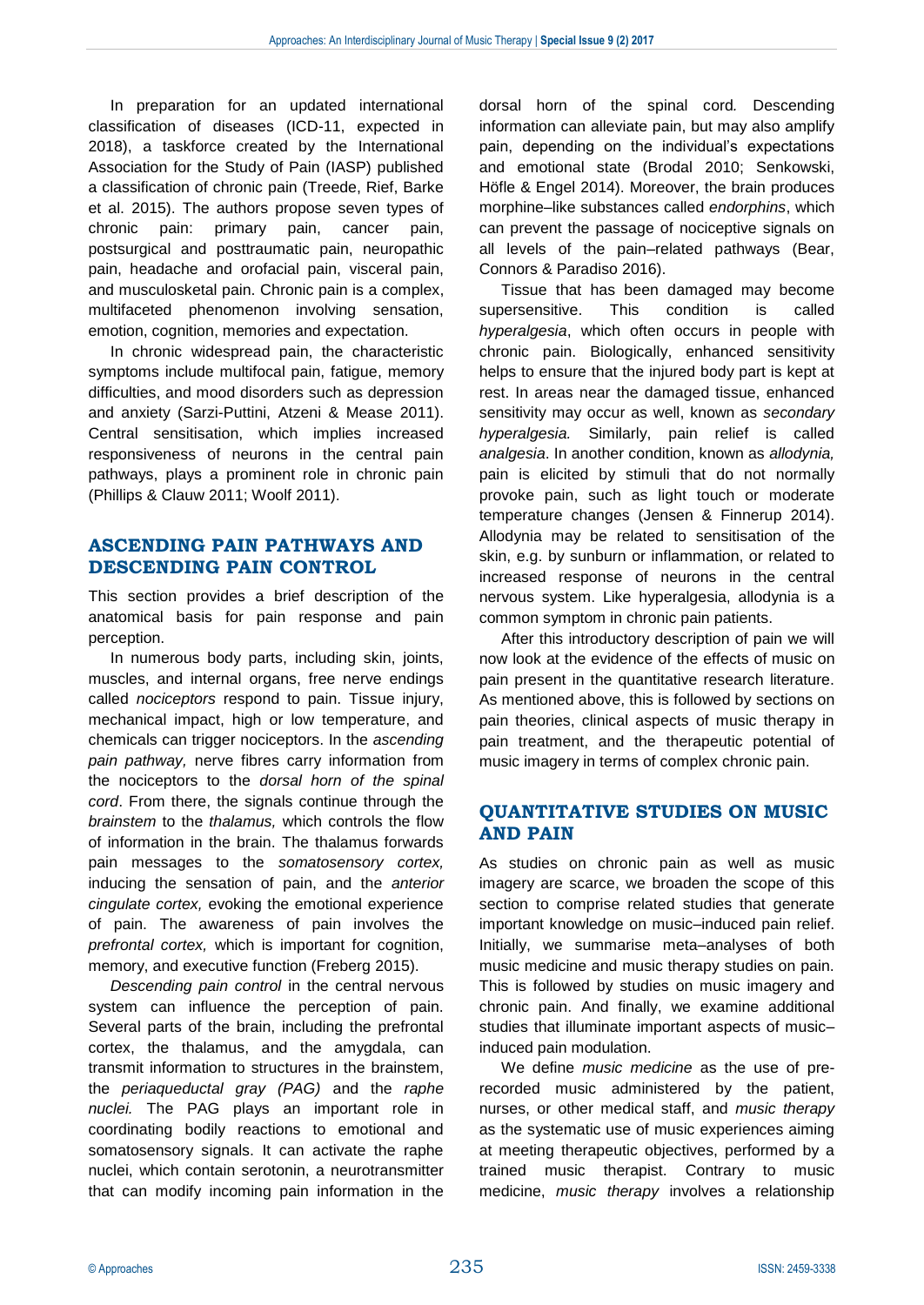between the client(s), music, and music therapist. In addition, music therapy involves the process of assessment, treatment, and evaluation, plus the possibility of verbal processing and reflection.

#### **Meta-analyses on music medicine and music therapy**

Cepeda, Carr, Lau, and Alvarez (2006) conducted the first Cochrane Review and meta–analysis of music and pain. It was updated in 2013 but withdrawn in 2015. At this point, there is no recent Cochrane Review on music interventions and pain. However, Lee (2016) conducted a systematic review and meta–analysis of randomised controlled trials on music interventions and pain, in accordance with the standards of the Cochrane Reviews. The meta–analysis includes 87 music medicine studies and 10 music therapy studies involving a total of 9,184 participants. The 97 studies, published in English, German, Korean, and Japanese between 1995 and 2014, primarily involve adult patients. The analysis comprises various types of pain across 20 different medical specialty areas.

From an overall perspective, the analysis by Lee shows that, statistically, music interventions significantly reduce self–reported pain, emotional distress caused by pain, and the use of anaesthetic, opioid, and non–opioid medication. Likewise, the music interventions decreased heart rate, systolic blood pressure and respiration rate significantly. Lee found no statistically significant differences between music medicine and music therapy, but concluded that the two types of interventions can benefit patients in different ways. His results suggest that music therapy has shown a greater clinical impact on self-reported pain intensity than music medicine; on the other hand, music medicine appears to be more effective in decreasing the use of analgesic medicine.

In relation to chronic/cancer pain, a total of nine studies (751 participants) were included in the meta–analysis by Lee. Of these, five were music therapy studies involving a total of 405 participants. Participants in these music studies were primarily adult oncology patients. The type of interventions in the five music therapy studies varied and two studies used a group therapy format (Kim & Kim 2009; 2010). No study used imagery or the specific combination of relaxation, music and imagery. Clark et al. (2006) provided an introductory psycho–educational session with subsequent music-listening and relaxation sessions which varied individually in frequency and length (two to four weeks). The remaining studies involve only a single session. Fredenburg and Silverman (2014) used preferred music, which was provided by the therapist singing and playing the patient's preferred music. Gutgsell et al. (2013) applied guided relaxation and live harp music played by a music therapist. Kim and Kim (2009) used various types of music experiences (e.g. compositional, receptive). Finally, Kim and Kim (2010) compared two types of music therapy – listening-centred versus singing-centred music therapy.

With regards to the results, Lee found that music therapy is more effective in alleviating chronic pain than music medicine. Music therapy (5 studies, 405 participants) shows a large effect on chronic/cancer pain (mean effect size -1.42, confidence interval - 1.99 to -0.84). In comparison, the four music medicine studies on chronic pain (346 participants) show a smaller but still significantly large effect (mean effect size -0,92, confidence interval -1,41 to -0,43). In conclusion, music therapy and music medicine demonstrate a large positive effect on chronic/cancer pain. However, due to the diversity of music therapy interventions, the results cannot be extrapolated directly to the context of chronic pain patients receiving music imagery, or to the possible long-term effects of music imagery.

In conclusion, Lee points out that the results of his meta–analysis should be interpreted with caution due to heterogeneity among studies. That said, he stresses that:

"Considering all the possible benefits, music interventions may provide an effective complementary approach for the relief of acute, procedural, and cancer/chronic pain in the medical setting" (Lee 2016: 430).

With regards to pain related to surgery, Hole, Hirsch, Ball and Meads (2015) conducted a comprehensive systematic review and meta– analysis of music as an aid for postoperative recovery. The meta-analysis includes 73 randomised controlled trials (RCTs), and indicates that music played in the perioperative setting can reduce postoperative pain, anxiety and the need for analgesic drugs, as well as improve patient satisfaction. The researchers suggest that musiclistening can reduce the perceived intensity and unpleasantness of the patient's pain and influence autonomous nervous system activity, reducing pulse and respiration rate and decreasing blood pressure. They recommend that music should be available to all patients undergoing operative procedures.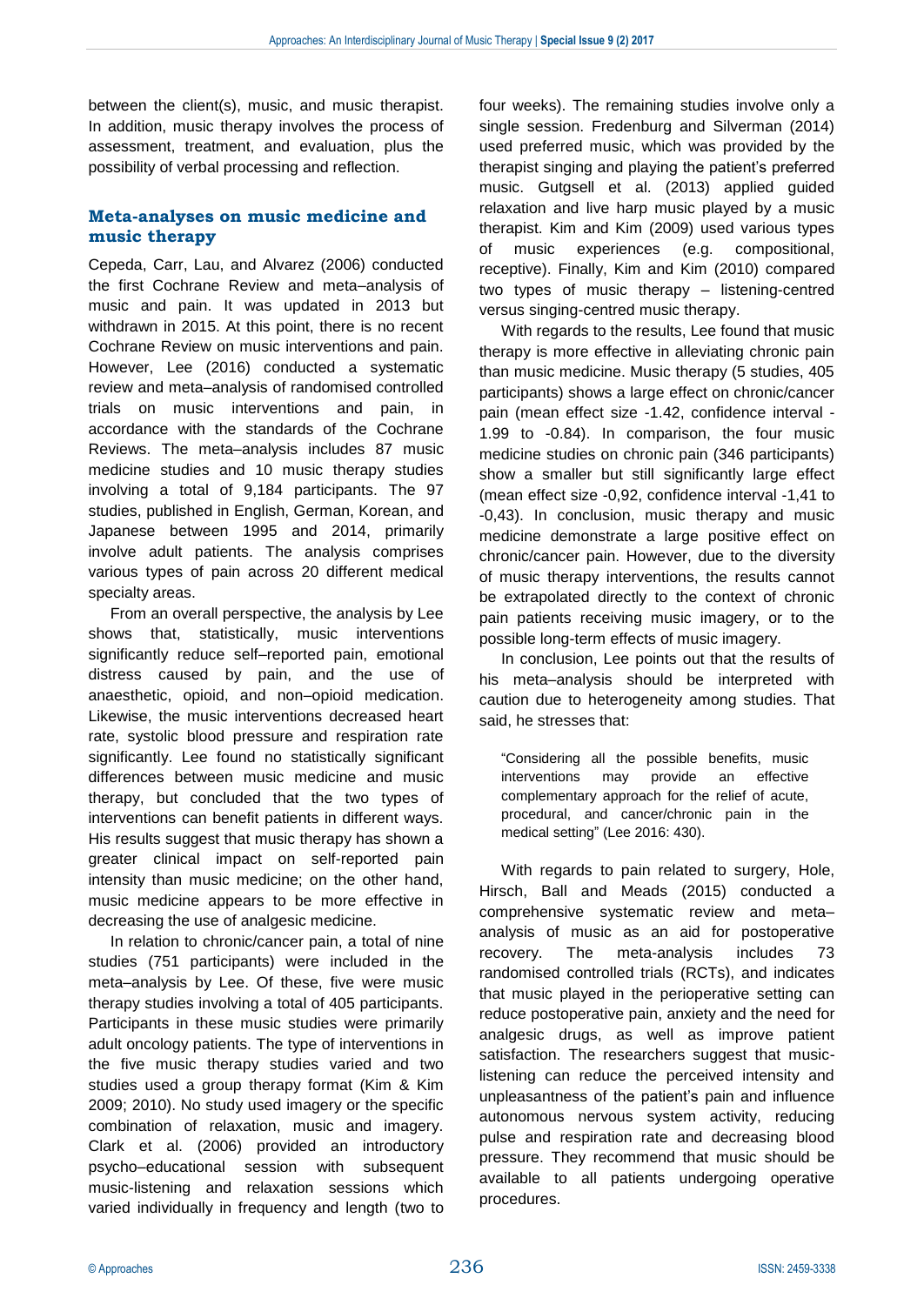#### **Studies on music and imagery**

McKinney and Honig (2016) conducted a systematic review of studies using the Bonny Method of Guided Imagery and Music (BMGIM) to promote various health outcomes in adults. Of these, only one study involves chronic pain (Jacobi & Eisenberg 2001), and this does not feature in Lee's (2016) meta-analysis. Jacobi and Eisenberg examined the effects of BMGIM in adults with arthritis. Various physiological and psychological outcomes were measured, including walking speed, pain intensity, mood, and symptoms of distress. Results show a significant decrease in self– reported pain, distress, walking speed and joint count.

In her RCT study, Torres (2015a) examined the effect of Group Music Imagery (GrpMI) in adults with fibromyalgia. Endpoints were measured at pre–test, post–test, and follow–up after three months; these calculated pain intensity, anxiety, depression, anger, psychological wellbeing, and impact on functional capacity and health. Thirty– three participants were randomised to a GrpMI group and 26 participants to a control group. The former received 12 weekly GrpMI sessions. A high percentage of comorbidity (i.e. 76.6%) was found in the total sample, especially in terms of depression and osteoarticular disorders. Results show significant enhancement of psychological well– being and improvement in state anxiety. Moreover, 57.6% of the participants receiving GrpMI recovered in at least three variables, compared with 8.7% of the participants in the control group. Finally, significant reduction of anxiety was found in the GrpMI group at the three-month follow–up evaluation.

#### **Further studies on music-induced modulation of pain**

In a study by Roy, Peretz and Rainville (2008), healthy participants evaluated the pain induced by thermal stimulations applied to the skin of their arm in three conditions: listening to pleasant music, listening to unpleasant music, and a silent control condition. The study shows that only the pleasant music produced significant reductions in both pain intensity and unpleasantness.

Garza–Villareal, Wilson, Vase et al. (2014) investigated the effect of passive exposure to self– chosen, relaxing, pleasant music in fibromyalgia patients. The results show significant reduction of pain after listening to music compared to pink noise. The researchers suggest that music–induced

analgesia may act by means of central neural functions, including the release of dopamine, the regulation of the autonomic nervous system, and the involvement of the anterior cingulate cortex (ACC). The ACC is supposed to constitute an integrative hub between affect, pain, and cognition (Menon & Uddin 2010).

Dobek, Beynon, Bosma et al. (2014) investigated the impact of music-listening on pain perception in healthy adults by means of functional magnetic resonance imaging (fMRI). The participants were exposed to brief heat pulses in two conditions: listening to their favourite music and listening to no music. On average, the participants chose pleasant, happy, calm and relaxing music. The selected pain stimulus is known to produce an effect in the central nervous system (CNS). fMRI scans of the brain, brainstem, and spinal cord provided measurements of neural activity in the CNS, permitting comparisons between the musiclistening condition (music + pain) and the no-music condition (pain only). The results indicate that music-listening was associated with lower activity in CNS regions involved in pain perception, including the prefrontal cortex, brainstem areas, and the dorsal horn region of the spinal cord. In addition, the participants' subjective ratings of pain were significantly lower in the music-listening condition. The investigation shows that music-listening can modulate pain responses in the brain, brainstem and spinal cord, consistent with engagement of the descending analgesia system. Subjective pain ratings indicated that music-listening does not eliminate pain but produces a minor alleviation of pain. The researchers suggest that music analgesia is connected to the effects of dopamine and endorphins in the central nervous system. They point out that future studies are needed to examine whether music alleviates pain by influencing attention or emotion, or by a different neural process.

In conclusion, the quantitative research literature comprises many studies on the use of music interventions, especially music medicine, on various types of acute pain. The existing studies have been subject to several meta–analyses documenting the beneficial physiological and psychological effects of music. The research literature is rich in terms of studies regarding music medicine and studies which primarily focus on acute pain. However, there are only a few studies on chronic pain, despite the fact that recent research (Lee 2016) shows that music interventions have almost equal effectiveness in alleviating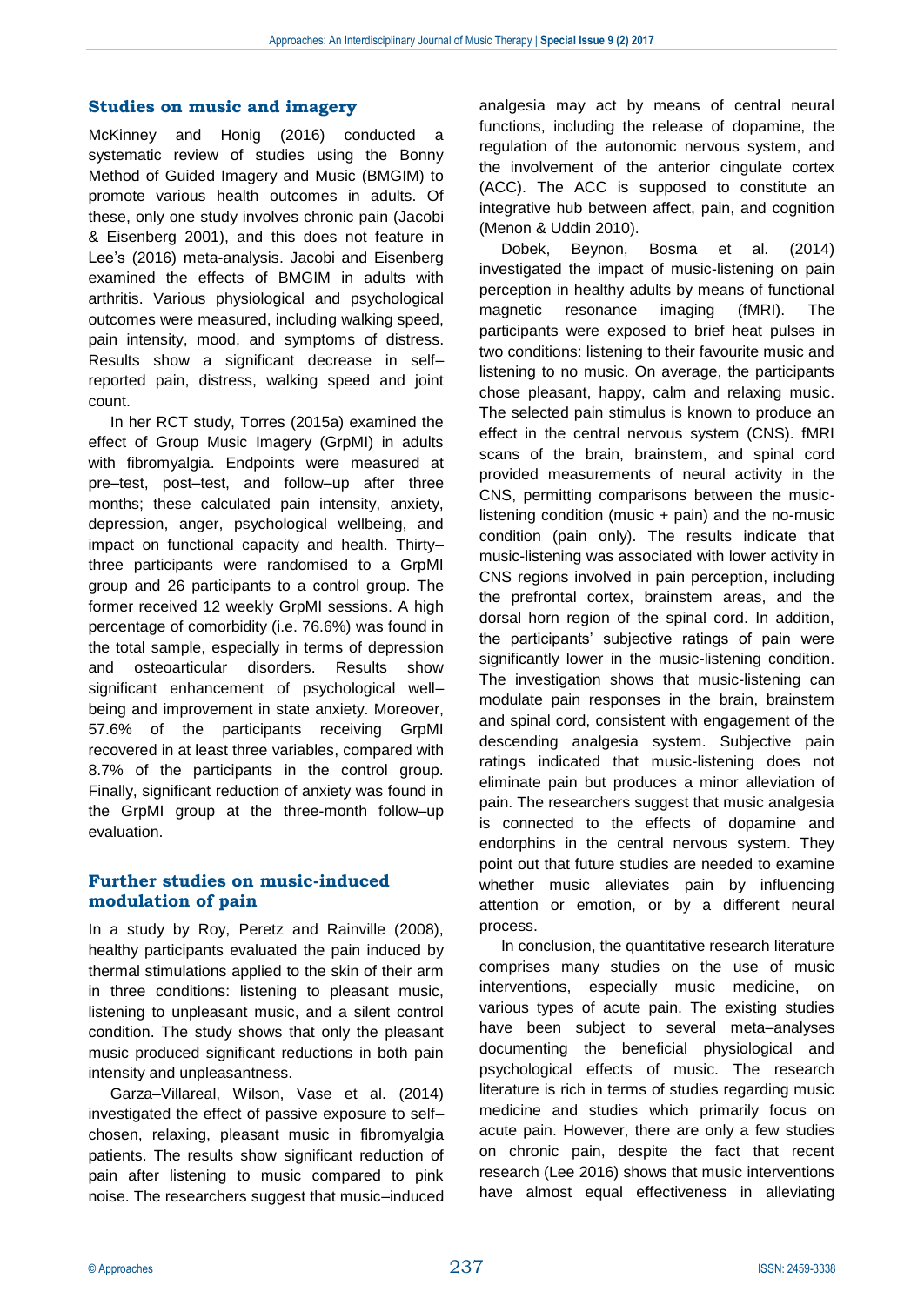chronic pain as acute pain. Similarly, there is also a lack of studies evaluating the long–term effects of music interventions. Theories of pain, and research on pain pathways and pain control in the nervous system, support the clinical research and anecdotal evidence indicating that music therapy can alleviate the sensation of pain. Likewise, music therapy can be helpful in processing a variety of emotional, social, and associated existential and spiritual issues caused by complex chronic pain.

It is not yet fully understood to what degree these effects are primarily caused by the emotional or distracting qualities of music, or perhaps by the combination of the two.

#### **PAIN THEORIES**

In this section we describe theories relevant to the application of music imagery in chronic pain treatment.

#### **Gate control theory**

In a seminal paper, Ronald Melzack and Patrick Wall (1965) introduced their 'Gate Control Theory'. They proposed that interactions between nerve cells in the dorsal horn of the spinal cord can act like a gate that determine the degree of transmission of pain signals to the brain. The theory generated vigorous debate, and the authors had to concede that some observations on pain, such as phantom limb pain, could not fit the theory (Nathan 1976; Wall 1978; Melzack 2001). Nevertheless, the basic idea that processes in the brain and spinal cord can modulate pain signals has had lasting impact on the understanding and treatment of pain (Katz & Rosenbloom 2015).

#### **Neuromatrix theory**

Three decades later Melzack developed the 'neuromatrix theory', which proposes that the brain possesses a neural network, the 'body–self neuromatrix', that responds to inputs from the whole body and produces characteristic patterns of nerve impulses (Melzack 1999). According to the theory, inputs to the neuromatrix include: (1) impulses from skin and inner organs, (2) visual and other sensory inputs that influence the cognitive interpretation of the situation, (3) cognitive and emotional inputs from other areas of the brain, (4) intrinsic neural inhibitory modulation, and (5) the activity of the body's stress–regulation systems, including the endocrine, autonomic, immune, and opioid systems (Melzack 1999: 121). According to

Melzack's theory, the neuromatrix network encompasses brainstem areas, somatosensory cortex, and loops between the cortex and thalamus, as well as loops between the cortex and limbic areas. Parallel cyclic processes and synthesis of nerve impulses in the network create a stream of output patterns, which produce the constantly changing feelings of the whole body.

"Pain, then, is produced by the output of a widely distributed neural network in the brain rather than directly by sensory input evoked by injury, inflammation, or other pathology" (Melzack 2005: 85).

Moreover, Melzack proposes that some forms of chronic pain are related to the destructive effects of excessive levels of cortisol released by the body's stress–regulation system. Melzack's theory implies that the network responds to all kinds of salient stimuli from the whole body, not just pain–inducing stimuli. Subsequent research has indicated that the processing of feeling, including pain processing, involves brainstem centres, thalamus, insula, the anterior cingulate cortex, and the somatosensory cortices (Craig 2009; Damasio & Carvalho 2013; Heimer & van Hoesen 2006; Shackman, Salomons, Slagter et al. 2011). Differing from Melzack's concept, some researchers have adopted the term 'pain matrix', which suggests the existence of a pain–specific network (Brooks & Tracey 2005; Kulkarni, Bentley, Elliott et al. 2005; Stern, Jeanmonod & Sarnthein 2006). However, this point of view is unlikely to be tenable. Investigations of nociceptive, non–nociceptive, visual, and auditory stimuli by means of functional brain-imaging (fMRI) have provided evidence that the neuromatrix neural network is not specifically related to the perception of pain (Iannetti & Mouraux 2010; Mouraux, Diukova, Lee et al. 2011; Legrain, Iannetti, Plaghki et al. 2011; Senkowski, Höfle & Engel 2014). As originally proposed by Melzack, the neuromatrix can be characterised as a multimodal *salience detection system* devoted to detecting and reacting to all kinds of salient events that are significant for the body's integrity.

#### **Total pain**

Back in the 1960s, Cicely Saunders proposed the concept of 'total pain' (Saunders, Baines & Dunlop 1995). Saunders was the founder of the modern hospice philosophy and one of the pioneers arguing for a holistic understanding of pain. According to Saunders, total pain refers to the suffering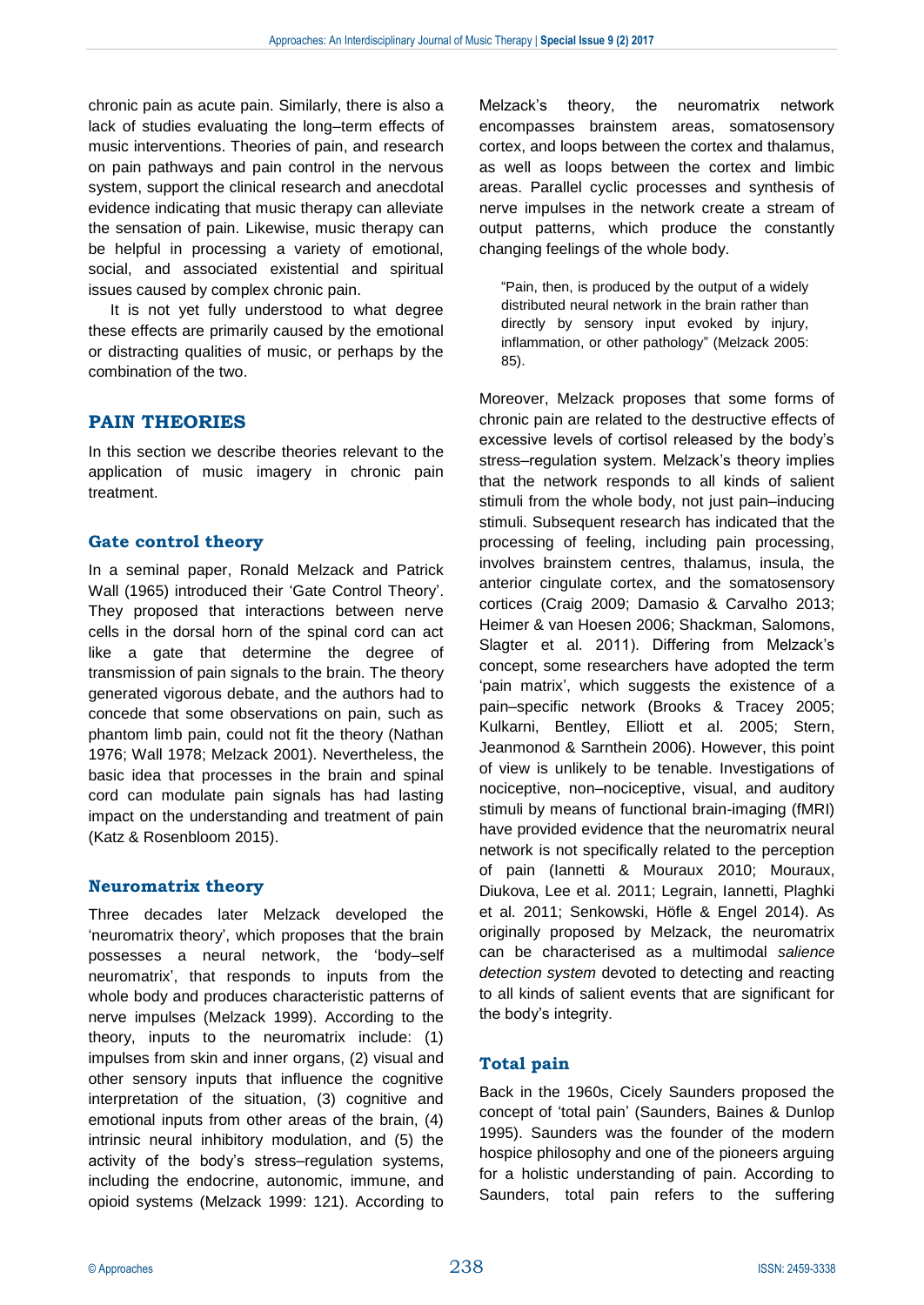encompassing the person's physical, psychological, social and spiritual pain, and the practical struggle to overcome it (Saunders et al. 1995). Consequently, the notion of total pain recognises that pain is a complex phenomenon with many dimensions that interweave and affect each other. Consequently, this notion implies an interdisciplinary approach and a sophisticated understanding of pain in order to address the individual's physical symptoms, psychological, emotional, and social distress, plus possible existential and spiritual questions. Although Saunders developed the concept of total pain within palliative care, it is relevant for complex chronic pain due to the broad range of similar issues, struggles, and suffering that affect individuals with chronic pain.

In summation, the theories mentioned above take into account the complexity and various dimensions and implications of pain. The Gate Theory emphasises the dynamic and modulating role of the central nervous system. The neuromatrix theory highlights the central role of the brain in pain-processing, in the form of a body–self matrix (a multimodal salience-detection system) in which complex cyclic and mutual interactions occur between physical nerve impulses, cognitive and emotional inputs, and the activity of the body's stress–regulation systems. Finally, Saunders' concept of total pain illuminates the perspective of the person experiencing pain, and takes into account the complexity and many dimensions of distress and pain.

### **CLINICAL APPLICATION OF MUSIC THERAPY IN PAIN TREATMENT**

In this (final) section, we initially outline the application of various types of music interventions in pain treatment within the context of healthcare. Next, we describe therapeutic levels of music therapy and the clinical application of music imagery in chronic-pain treatment. Finally, we illuminate the therapeutic potential of music imagery in relation to the neuromatrix theory and the concept of total pain.

#### **Clinical application of music interventions in pain treatment**

The literature documents a broad application of music interventions (music medicine and music therapy) in addressing various types and aspects of acute pain in medical, palliative, and dental settings

(Allen 2013; Bradt 2013; Dileo & Bradt 2005; Hole et al. 2015; Lee 2016; Torres 2015a). *Music medicine* is the use of pre-recorded music administered by the patient, nurses, or other medical staff. Music medicine does not involve a therapeutic relationship. It is used to facilitate and support medical treatment and assist in rehabilitation. Therapeutic objectives include reduction of pain, anxiety, and medication, and promotion of relaxation and satisfaction with medical treatment (Hole et al. 2015; Vuust & Gebauer 2014). *Music therapy*, on the other hand, is performed by a trained music therapist and involves the relationship between the client, music and therapist. Likewise, another key element in music therapy is the opportunity to engage the patient in various types of music experiences, including song-writing, instrument-playing, and music imagery (Trondalen & Bonde 2012). In addition, music therapy includes the process of assessment, treatment, and evaluation. As a pain treatment, music therapy is used in hospitals (Allen 2013; Dileo & Bradt 1999; Loewy 1997; Mondanaro & Sara 2013; Sanfi 2012), in palliative care (West 2015), and in pain clinics (Godley 1987). The literature documents the application of a range of music therapy methods and techniques in treating chronic pain (Bradt 2013, 2016; Burke 1997; Clark, Isaacks–Downton, Wells et al. 2006; Dileo & Bradt 1999; Kim & Kim 2010; Rider 1987). Methods of music imagery are described further below.

Compared to music medicine, music therapy has distinctive advantages; it can be applied individually and in groups, and provides a broad range of music experiences with varying degrees of active music participation for the patients. Music therapy involves a therapeutic relationship and the possibility of verbal processing and reflection. The music and the therapeutic objectives can be adjusted in the here and now, according to the patient's varying needs and experience. Current research suggests that music therapy is more effective in reducing pain intensity than music medicine, with exception of pain related to medical procedures (Lee 2016).

#### **Therapeutic levels in music therapy pain treatment**

Contrary to music medicine, music therapy can be applied on five therapeutic levels in pain treatment (Dileo 2012, 2013, 2016), ranging from simple distraction from the pain to more advanced psychotherapeutic processing: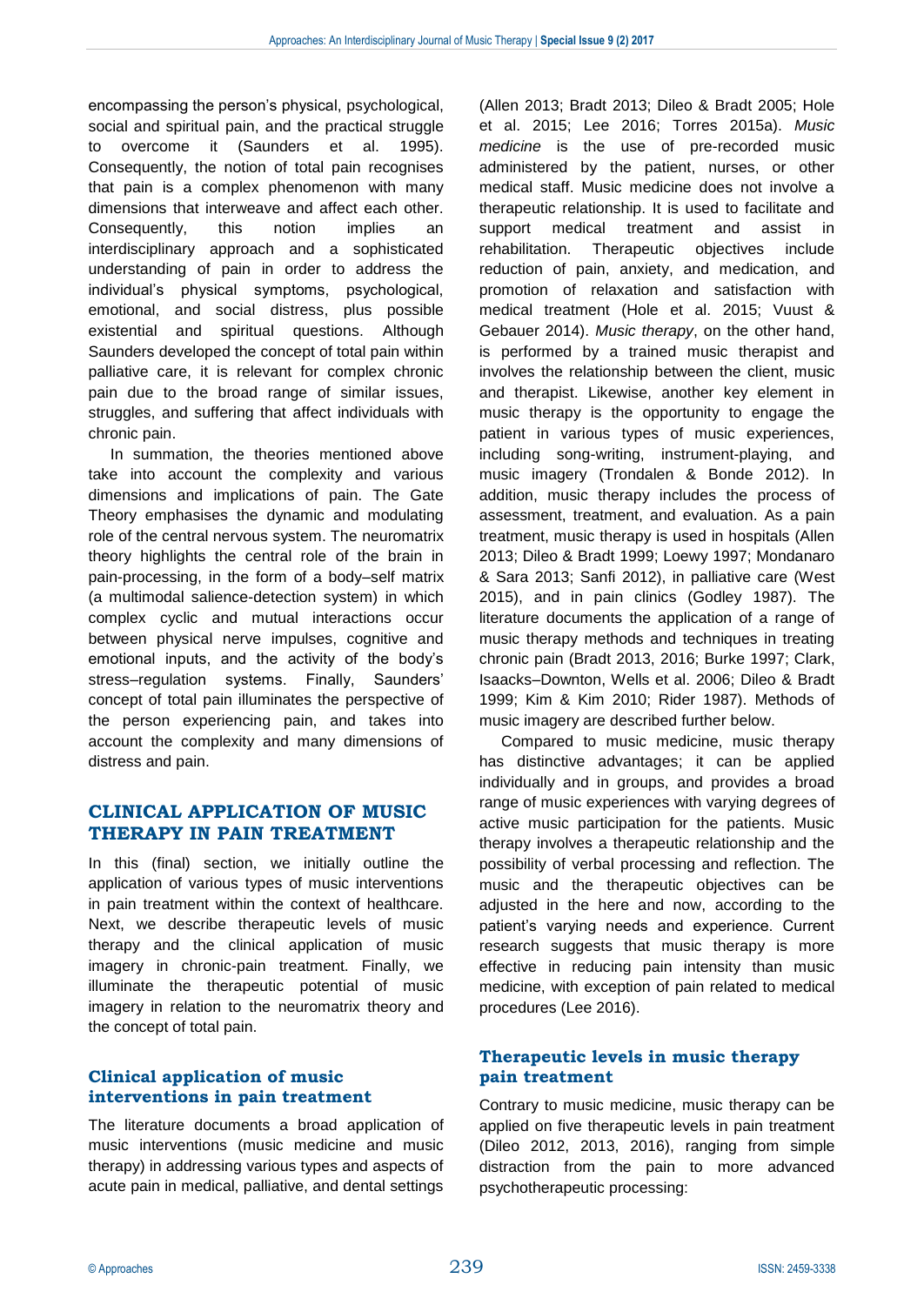- 1. Distraction/Refocusing
- 2. Supportive
- 3. Cathartic/Expressive
- 4. Existential
- 5. Transformational

The objective of *Distraction/Refocusing* is to avoid or ignore the pain by redirecting the attention to something else. This level includes different types of music-listening structured by the patient and/or music therapist, for example instrument-playing and music and imagery experiences (Lowey 2013; Sanfi 2012; Short 2002; West 2015). The *Supportive* level refers to practices aimed at alleviating specific symptoms of pain or enhancing the personal resources for dealing with pain, such as music and imagery, toning, music–based relaxation, vibro– acoustics, and song–writing (Burke 1997; Loewy 1999, 2013; Short 2002; West 2015). Objectives regarding the *Cathartic/Expressive* level are to express the experience, suffering and emotional aspects of having pain. Here, the individual establishes contact with the pain or emotions related to having pain. Music interventions include improvisation (voice and/or instruments), songwriting, and song improvisation (Bradt 2016). The *Existential* level aims at supporting the person in finding meaning in the pain experience or new ways of conceptualising the pain. This level comprises music interventions such as song– writing, song discussion, referential or non– referential improvisation, music imagery, and the Bonny Method of Guided Imagery and Music (Bradt 2016; Jackson 2013; Sanfi 2017; Torres 2015). Finally, in the *Transformational* level, the individual enters into the pain or dialogues with the pain, intending to form a relationship with the pain. Applied music therapy methods on this level include entrainment as well as Guided Imagery and Music, including The Bonny Method of Guided Imagery and Music (Bradt 2010, 2013; Dileo & Bradt 1999; Rider 1987; Sanfi 2017; Torres 2015a, 2015b).

#### **Music imagery in the treatment of chronic pain**

This paragraph concerns the application of receptive music therapy in the form of music imagery methods (individual and group therapy) provided by a trained music therapist in the treatment of complex chronic pain. In short,

methods described in the literature cover music imagery for relaxation and pain relief, Guided Imagery and Music (GIM), and the Bonny Method of Guided Imagery and Music (BMGIM), including individual and group formats (Grocke & Moe 2015). The music imagery methods imply multiple beneficial therapeutic qualities. Music evokes emotions, memories, and associations. Likewise, music has the potential to stimulate and animate inner imagery in almost all sensory modalities simultaneously (e.g. visual, kinaesthetic, auditory). In the music-imagery process, all kinds of images and metaphors may emerge, including inner images reflecting emotional issues as well as inner resources. When working with chronic pain in music-imagery sessions, there are essentially two approaches: focusing directly on the pain or directing attention away from the pain (for example, focusing on images related to personal resources). However, due to the attributes of music and the imagery process, ambivalent feelings as well as images with positive and negative connotations can be contained at the same time. Moreover, this often facilitates a process of integration.

Jacobi and Eisenberg (2001) used BMGIM in addressing various physiological and psychological measures in adults with arthritis, including pain intensity, mood, symptoms of distress, and walking speed. Short (2002) has described the use of BMGIM with a male patient with arthritis suffering from chronic pain and depression. As shown in the study, this music experience can provide a space free from the pain, a positive sense and experience of the body, and improved mood.

In her randomised controlled trial, Torres (2015a; 2015b) used 12 weekly sessions of Group Music Imagery (GrpMI) in adults with fibromyalgia, aiming at reducing pain, anxiety, depression, and anger, and enhancing psychological well–being as well as functional capacity and health.

Sanfi (2017) describes the systematic use of music-imagery methods with a female client suffering from fibromyalgia. The course of music therapy lasted six months and encompassed 22 individual sessions using a music-imagery continuum model. The continuum model comprises various music imagery methods ranging from simple relaxation and music-listening psychotherapeutic work using the BMGIM, covering all five therapeutic levels described by Dileo (2012, 2013, 2016). The applied methods served specific therapeutic objectives and required different degrees of active participation from the client. In the sessions, specially composed music-imagery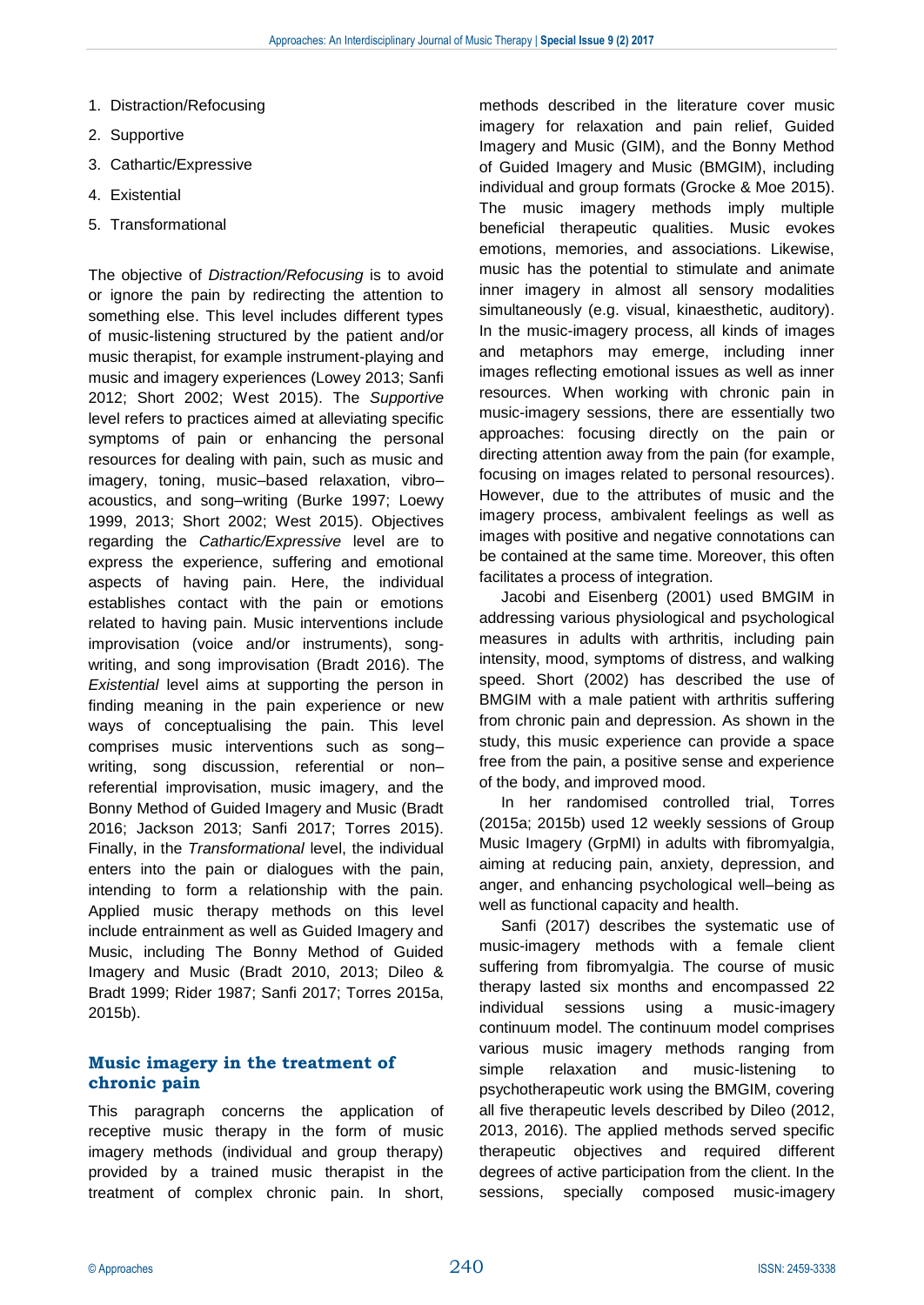journeys, GIM, and BMGIM were used. This was supplemented by almost daily application of recorded relaxation exercises and music-listening for relaxation and pain relief purposes, plus recorded music-imagery journeys. In addition, Healing Music and Imagery (Bush 1995) was also applied by the client at home for supplementary processing of emotional issues. In a closing evaluation interview, the client stated that this combination of methods was beneficial in terms of provision of empowerment, self–mastery, psycho– education, processing of emotional and existential issues due to pain, and continuous training and maintenance of the relaxing and pain–relieving effects of music imagery experienced in the sessions.

Likewise, related clinical use of GIM (modified BMGIM) in adults with work–related stress (Beck 2012, 2015; Beck, Hansen & Gold 2015) and music imagery in adult refugees with post–traumatic stress disorders (Messell 2016) show that long– term pain can be transformed and mitigated. Beck et al. found significant reduction with a large effect size of physical symptoms, including chronic pain. Similarly, the applied music-imagery intervention had a positive impact on emotional and social issues. The beneficial effects of BMGIM on emotional issues and physiological parameters are well–described in the literature. As documented in their meta–analysis, McKinney and Honig (2016) found positive effects of BMGIM in various health outcomes in adults, including physiological as well as psychological outcomes.

#### **Potential of music imagery in relation to the neuromatrix theory and total pain**

As described above, Melzack (1999) proposes that five types of inputs from the body may influence the neuromatrix. Music imagery can potentially influence four of these inputs:

- 1. *Sensory inputs that influence cognitive interpretation of the situation:* Music imagery can provide relaxation and promote pleasant bodily sensations. Music imagery can evoke positive images in all sensory modalities (e.g. pleasant bodily sensations), which can counteract the experience of pain and associated suffering. In addition, music imagery can change the perception of time and place, and provide insights which result in new ways of relating to and conceptualising pain.
- 2. *Cognitive and emotional inputs from other areas*

*of the brain (including the limbic system):* Music imagery can evoke and maintain positive emotions, and contain and express the suffering associated with the pain.

- 3. *Intrinsic neural inhibitory modulation:* Music can stimulate and support the pain-modulating mechanisms of the central nervous system and thereby inhibit ascending pain signals (Dobek et al. 2014).
- 4. *The activity of the body's stress–regulation systems:* Music can entrain the immune system, the autonomous nervous system (regulate arousal), and the hormone system (e.g. reduce cortisol) (Christensen 2014, 2017; Schneck & Berger 2006).

It is important for understanding the processing and experience of chronic pain that the neuromatrix theory underlines the existence of a multimodal *salience-detection system* in the brain. Likewise, the neuromatrix theory stresses the importance of the interaction between this network and the body's stress–regulating systems. Due to the multimodal nature of the musical experience, music imagery can exert beneficial influence on the saliencedetection system. Furthermore, the application of music imagery resonates with the concept of total pain, as music imagery affords a holistic approach to therapy capable of addressing physical, psychological, social, existential and spiritual issues.

In summation, the application of music interventions for acute pain is evident in various health care settings. Music therapy can be used on five therapeutic levels of pain treatment, from simple distraction from the pain to advanced psychotherapeutic processing. In contrast to music medicine, music therapy involves a therapeutic relationship and offers a broad range of methods and techniques that are applicable and beneficial in the treatment of complex chronic pain. Music imagery can potentially affect the saliencedetection system in the brain and the stress– regulation system, and consequently promote relaxation, pain relief, empowerment, self-mastery, and the processing of emotional and spiritual issues. According to the quantitative research literature, music therapy is more effective than music medicine in the treatment of chronic pain.

#### **CONCLUSION**

Chronic pain is a global health problem that imposes a broad range of physical, psychological,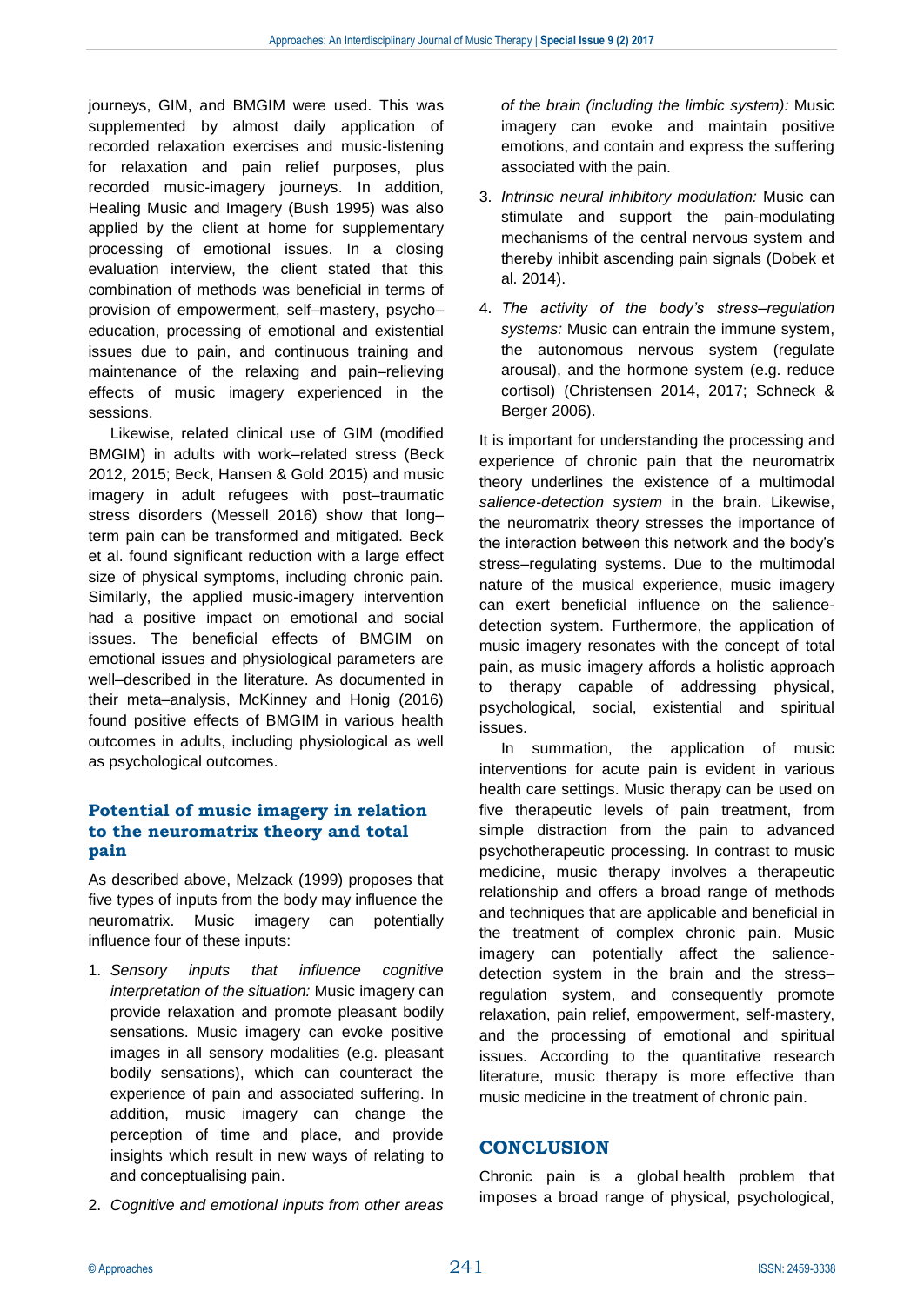social, existential and economic implications on the individuals suffering from pain, as well as on their families and social relationships. Studies on the physiology of pain and studies on music interventions indicate that various types of music interventions have beneficial effects on patients suffering from chronic pain. Music therapy affords the processing of psychological and existential issues and enables patients to better cope with chronic pain. Related research in neuroscience and music medicine provides supplementary evidence that music interventions exert a considerable impact on the physiological and psychological aspects of pain. More studies are needed to confirm the short–term and long–term effects of music imagery interventions on complex chronic pain.

#### **REFERENCES**

- Allen, J. L. (2013). Pain Management with Adults. In J. L. Allen (Ed.), *Guidelines for Music Therapy Practice in Adult Medical Care* (pp. 35-61). Gilsum, NH: Barcelona Publishers.
- Bear, M. F. Connnors, B. W., & Paradiso, M.A. (2016). *Neuroscience. Exploring the Brain* (4th Edition). Philadelphia, PA: Wolters Kluwer.
- Beck, B. D. (2012). *Guided Imagery and Music (GIM) with adults on sick leave suffering from work–related stress – a mixed methods experimental study*. PhD Thesis, Aalborg University, Aalborg, Denmark.
- Beck, B. D. (2015). Guided Imagery and Music with Clients on Stress Leave. In D. Grocke & T. Moe (Eds.), *Guided Imagery & Music (GIM) and Music Imagery Methods for Individual and Group Therapy* (pp. 131-140). London: Jessica Kingsley Publishers.
- Beck, B. D., Hansen, Å. M., & Gold, C. (2015). Coping with work-related stress through Guided Imagery and Music (GIM): Randomized controlled trial. *Journal of Music Therapy, 52*(3), 323-352.
- Bosma, R. L., Mojarad, E. A., Leung, L., et al. (2016). FMRI of spinal and supra-spinal correlates of temporal pain summation in fibromyalgia patients. *Human Brain Mapping, 37*(4), 1349-60.
- Bradt, J. (2010). The effects of music entrainment on postoperative pain perception in pediatric patients. *Music and Medicine, 2*(3), 150–157.
- Bradt, J. (Ed.) (2013). *Guidelines for Music Therapy Practice in Pediatric Care.* Gilsum, NH: Barcelona Publishers.
- Bradt, J. (2016). Vocal music therapy for chronic pain management in inner-city African Americans: A mixed methods feasibility study. *Journal of Music Therapy*, *53*(2), 178–206.
- Breivik, H., Collett, B., Ventafridda, V., Cohen, R., & Gallacher, D. (2006). Survey of chronic pain in Europe: Prevalence, impact on daily life, and treatment. *European Journal of Pain, 10,* 287-333.
- Brodal, P. (2010). *The Central Nervous System: Structure and Function.* Oxford: Oxford University Press.
- Brooks, J., & Tracey, I. (2005). From nociception to pain perception: Imaging the spinal and supraspinal pathways. *Journal of Anatomy, 207,* 19-33.
- Burke, M. A. (1997). Effects of Physioacoustic Intervention on Pain Management of Postoperative Gynaecological Patients. In T. Wigram & C. Dileo (Eds*.), Music Vibration* (pp. 107-124). Cherry Hill, NJ: Jeffrey Books.
- Bush, C. (1995). *Healing Imagery and Music: Pathways to the Inner Self.* Portland, OR: Rudra Press.
- Callister, L.C. (2003). Cultural influences on pain perceptions and behaviors. *Home Health Care Management Practice, 15*(3)*,* 207-211.
- Cepeda, M. S., Carr, D. B., Lau, J., & Alvarez, H. (2006). Music for pain relief. *Cochrane Database of Systematic Reviews*  2006, Issue 2. Art. No.: CD004843.
- Cherny, N.I. (2007). Editorial: The treatment of neuropathic pain: From hubris to humility. *Pain, 132,* 225-226.
- Christensen, E. (2014). Musik i kroppen og hjernen. In L.O. Bonde (Ed.), *Musikterapi: Teori, Uddannelse, Praksis, Forskning* (pp. 64-80). Aarhus: Klim.
- Christensen, E. (2017). Hjernens og kroppens perceptioner, emotioner og netværk i relation til musikterapi. En introduktion til aktuel forskning. In C. Lindvang & B. D. Beck (Eds.), *Musik, krop og følelser. Neuroaffektive processer i musikterapi* (pp. 79-103). København: Frydenlund Academic.
- Cervero, F., & Laird, J. M. A. (2004). Understanding the signaling and transmission of visceral nociceptive events. *Journal of Neurobiology, 61*(1), 45-54.
- Clark, M., Isaacks–Downton, G., Wells, N., Redlin–Fraizer, S., Eck, C., Hepworth, J. T., & Chakravarty, B. (2006). Use of preferred music to reduce emotional distress and symptom activity during radiation therapy. *Journal of Music Therapy, 43*(3), 247–265.
- Clauw, D.J. (2014). Fibromyalgia. A clinical review. *JAMA, 311*(15), 1547-1555.
- Cousins, M., & Power, I. (2003). Acute and Postoperative Pain. In R. Melzack & P.D. Wall (Eds.), *Handbook of Pain Management* (pp. 13-30). Philadelphia, PA: Churchill Livingstone.
- Craig, A.D. (2009). How do you feel now? The anterior insula and human awareness. *Nature Reviews Neuroscience, 10,*  59-70.
- Damasio, A., & Carvalho, G.B. (2013). The nature of feelings: Evolutionary and neurobiological origins. *Nature Reviews Neuroscience, 14,* 143-152.
- Diatchenko, D., Nackley, A. G., Slade, G. D., Fillingim, R. B., & Maixner, W. (2006). Idiopathic pain disorders – pathways of vulnerability. *Pain, 123,* 226-230.
- Dileo, C., & Bradt, J. (1999). Entrainment, Resonance and Pain-Related Suffering. In C. Dileo (Ed.), *Music Therapy and Medicine: Clinical and Theoretical Applications* (pp. 181- 188). Silver Spring, MD: American Music Therapy **Association**
- Dileo, C. (2012). *Cultures of pain: A meta-perspective on decision-making in music therapy*. Paper presented at the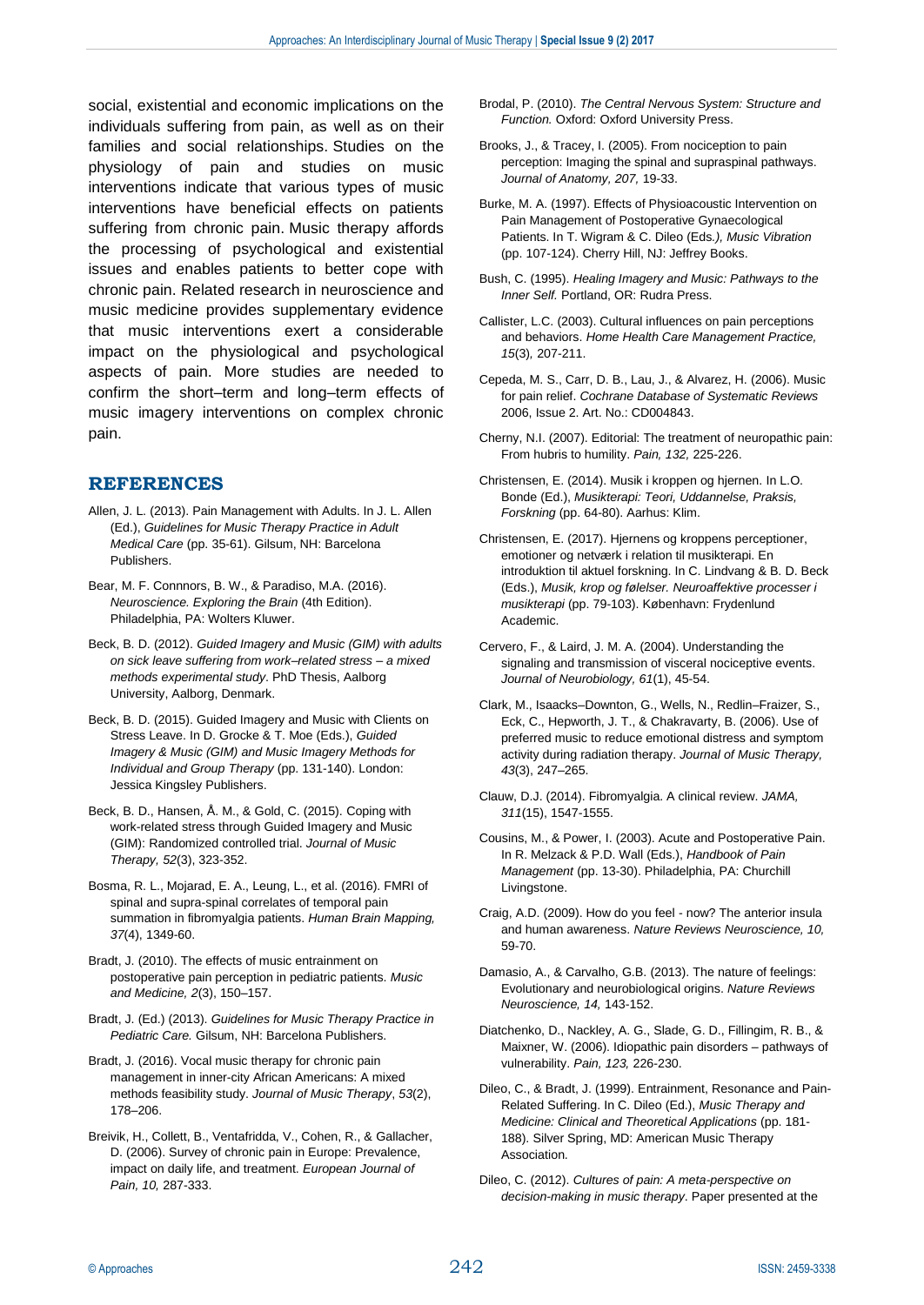Integrative Models of Pain Conference, Beth Israel Medicine Center, New York, 30-31 January 2012.

Dileo, C. (2013). Ethical and Cultural Issues in Music Therapy for Pain Management. In J. F. Mondanaro & G. A. Sara (Eds.), *Music and Medicine: Integrative Models in the Treatment of Pain* (pp. 53-). New York, NY: Satchnote Press.

Dileo, C. (2016). The Future of Medical Music Therapy for Adults. In C. Dileo (Ed.), *Envisioning the Future of Music Therapy* (pp. 71-80)*.* Philadelphia, PA: Temple University. Retrieved from: [http://www.temple.edu/boyer/documents/ENVISIONING\\_TH](http://www.temple.edu/boyer/documents/ENVISIONING_THE_FUTURE.pdf) [E\\_FUTURE.pdf](http://www.temple.edu/boyer/documents/ENVISIONING_THE_FUTURE.pdf)

Dobek, C. E., Beynon, M. E., Bosma, R. L., & Stroman, P. W. (2014). Music modulation of pain perception and painrelated activity in the brain, brain stem, and spinal cord: A functional magnetic resonance imaging study. *The Journal of Pain, 15*(10), 1057–1068.

Finnerup, N. B., & Attal, N. (2016). Pharmacotherapy of neuropathic pain: Time to rewrite the rulebook? *Pain Management, 6*(1), 1-3.

Finnerup, N. B., Attal, N., Haroutounian, S., McNicol, E., Baron, R., Dworkin, R.H., Gilron, I., Haanpää, M., Hansson, P., Jensen, T.S., Kamerman, P.R., Lund, K., Moore, A., Raja, S.N., Rice, A.S., Rowbotham, M., Sena, E., Siddall, P., Smith, B.H., & Wallace, M. (2015). Pharmacotherapy for neuropathic pain in adults: a systematic review and metaanalysis. *The Lancet Neurology, 14,* 162-173.

Freberg, L.A. (2015). *Discovering Behavioral Neuroscience* (3rd Edition)*.* Boston, MA: Cengage Learning.

Fredenburg, H. A., & Silverman, M. J. (2014). Effects of music therapy on positive and negative affect and pain with hospitalized patients recovering from a blood and marrow transplant: A randomized effectiveness study. *Arts in Psychotherapy, 41*(2), 174–180.

Garza-Villareal, E. A., Wilson, A. D., Vase, L., Brattico, E., Barrios, F.A., Jensen, T.S., Romero-Romo, J.I., & Vuust. P. (2014). Music reduces pain and increases functional mobility in fibromyalgia. *Frontiers in Psychology, 5,* Article 90, 1-10.

Godley, C. A. S. (1987). The use of music therapy in pain clinics. *Music Therapy Perspectives, 4*, 19–23.

Goldberg, D. S., & McGee, S. J. (2011). Pain as a global public health priority. *BMC Public Health, 11,* 770.

Grocke, D., & Moe, T. (2015). *Guided Imagery and Music (GIM) and Music Imagery Methods for Individual and Group Therapy*. London: Jessica Kingsley Publishers.

Guétin, S., Giniès, P., Siou, D. K. A., Picot, M-C., Pommié, C., Guldner, E., Gosp, A-M., Ostyn, K., Coudeyre, E., & Touchon, J. (2012). The effects of music intervention in the management of chronic pain. *Clinical Journal of Pain, 28,*  329-337.

Gutgsell, K.J., Schluchter, M., Margevicius, S., DeGolia, P.A., McLaughlin, B., Harris, M., Mecklenburg, J., & Wiencek, C. (2013). Music therapy reduces pain in palliative care patients: A randomized controlled trial. *Journal of Pain and Symptom Management, 45*(5), 822–831.

Haanpää, M. L., & Treede, R.-D. (2010). Diagnosis and classification of neuropathic pain. *Pain: Clinical Update, 18*(7), 1-6.

- Heimer, L., & Van Hoesen, G. W. (2006). The limbic lobe and its output channels: Implications for emotional functions and adaptive behavior. *Neuroscience and Biobehavioral Reviews, 30,* 126-147.
- Hole, J., Hirsch, M., Ball, E., & Meads, C. (2015). Music as an aid for postoperative recovery in adults: A systematic review and meta-analysis. *The Lancet, 386,* 1659-71.
- Iannetti, G. D., & Mouraux, A. (2010). From the neuromatrix to the pain matrix (and back). *Experimental Brain Research, 205,* 1-12.

IASP, International Association for the Study of Pain (2012). Pain taxonomy. Retrieved from [http://www.iasp](http://www.iasp-pain.org/Taxonomy)[pain.org/Taxonomy](http://www.iasp-pain.org/Taxonomy)

- Jackson, N. A. (2013). Backed into a Corner: The Use of Guided Imagery and Music in the Care for a Woman with Chronic Pain. In J. F. Mondanaro & G. A. Sara (Eds.), *Music and Medicine: Integrative Models in the Treatment of Pain* (pp. 179-192). New York, NY: Satchnote Press.
- Jacobi, E. M., & Eisenberg, G. M. (2001). The efficacy of Guided Imagery and Music (GIM) in the treatment of rheumatoid arthritis. *Journal of the Association for Music and Imagery*, *8*, 57–74.
- Jensen, T. S., Baron, R., Haanpää, M., Kalso, E., Loeser, J.D., Rice, A.S.D., & Treede, R-D. (2011). A new definition of neuropathic pain. *Pain, 152,* 2204–2205.

Jensen, T.S., & Finnerup, N.B. (2014). Allodynia and hyperalgesia in neuropathic pain: Clinical manifestations and mechanisms. *The Lancet Neurology, 13,* 924-935.

Jensen, K.B., Loitoile, R., Kosek, E., Petzke, F., Carville, S., Fransson, P., Marcus, H., Williams, S.C.R., Choy, E., Mainguy, Y., Vitton, O., Gracely, R.H., Gollub, R., Ingvar, M., & Kong, J. (2012). Patients with fibromyalgia display less functional connectivity in the brain's pain inhibitory network. *Molecular Pain, 8,* 32.

Katz, J., & Rosenbloom, B. N. (2015). The golden anniversary of Melzack and Wall's gate control theory of pain: Celebrating 50 years of pain research and management. *Pain Research and Management, 20*(6), 285-286.

Kim, J. Y., & Kim, Y. S. (2009). The effects of single–session music therapy intervention on pain, anxiety, and depression of the gynaecologic cancer patients receiving chemotherapy. *Korean Journal of Music Therapy, 11*(2), 21–35.

Kim, J. Y., & Kim, Y. S. (2010). The effects of listening–centered and singing–centered single–session music therapy intervention on pain, anxiety, and depression of the gynecologic cancer patients receiving chemotherapy. *Korean Journal of Music Therapy, 12*(3), 1–18.

Kulkarni, D., Bentley, D. E., Elliott, R., Youell, P., Watson, A., Derbyshire, S.W.G., Frackowiak, R.S.J., Friston, K.J., & Jones, A.K.P. (2005). Attention to pain localization and unpleasantness discriminates the functions of the medial and lateral pain systems. *European Journal of Neuroscience, 21,* 3133-3142.

Legrain, V., Iannetti, G. D., Plaghki, L., & Mouraux, A. (2011). The pain matrix reloaded: A salience detection system for the body. *Progress in Neurobiology, 93,* 111-124.

Lee, J. H. (2016). The effect of music on pain: A meta-analysis. *Journal of Music Therapy, 53*(4), 430–477.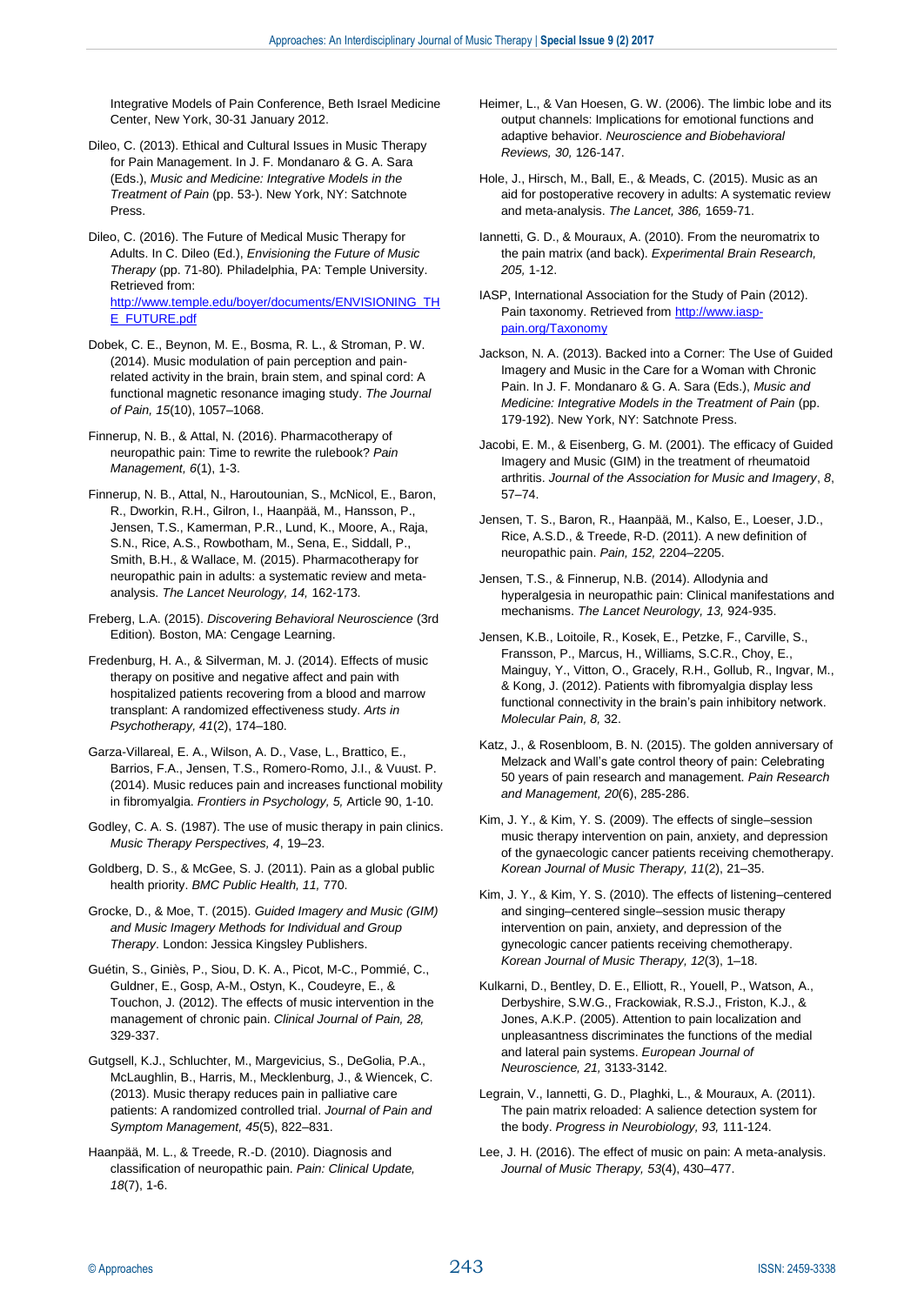- Loeser, J. D., & Treede, R.-D. (2008). The Kyoto protocol of IASP basic pain terminology. *Pain, 137,* 473-477.
- Loewy, J. (Ed.). (1997). *Music Therapy and Pediatric Pain*. Cherry Hill, NJ: Jeffrey Books.
- Loewy, J. (1999). The Use of Music Psychotherapy in the Treatment of Pediatric Pain. In C. Dileo (Ed.), *Music Therapy and Medicine: Clinical and Theoretical Applications*  (pp. 189–206). Silver Spring, MD: American Music Therapy Association.
- Loewy, J. (2013). Music Sedation and Pain. In J.F. Mondanaro & G.A. Sara (Eds.), *Music and Medicine: Integrative Models in the Treatment of Pain*. New York, NY: Satchnote Press.
- McKinney, C. H., & Honig, T. J. (2016). Health outcomes of a series of Bonny Method of Guided Imagery and Music sessions: A systematic review. *Journal of Music Therapy, 53*(2), 1–34.
- Melzack, R. (1999). From the gate to the neuromatrix. *Pain Supplement, 6,* 121–126.
- Melzack, R. (2001). Pain and the neuromatrix in the brain. *Journal of Dental Education, 65*(12), 1378–1382.
- Melzack, R. (2003). Introduction: The Pain Revolution. In R. Melzack & P. D. Wall (Eds.), *Handbook of Pain Management* (pp. 1–9). Philadelphia, PA: Churchill Livingstone.
- Melzack, R. (2005). Evolution of the neuromatrix theory of pain. The Prithvi Raj Lecture. *Pain Practice, 5*(2), 85-94.
- Melzack, R., & Wall, P. D. (1965). Pain mechanisms: A new theory. *Science, New Series 150*, 971–979.
- Menon, V., & Uddin, L. Q. (2010). Saliency, switching, attention, and control: A network model of insula function. *Brain Structure and Function, 214,* 655-667.
- Messell, C. (2016). Rejsen til grænselandet en fortælling om smerte, tillid og mod. *Musikterapi i psykiatrien 11*(1), 43–56.
- Mondanaro, J. F., & Sara, G. A. (Eds.). (2013). *Music and Medicine: Integrative Models in the Treatment of Pain*. New York, NY: Satchnote Press.
- Mouraux, A., Diukova, A., Lee, M. C., Wise, R. G., & Iannetti, D. G. (2011). A multisensory investigation of the functional significance of the 'pain matrix'. *Neuroimage, 54,* 2237- 2249.
- Nathan, P.W. (1976). The gate-control theory of pain. A critical review. *Brain, 99*(1), 123-58.
- Phillips, K., & Clauw, D. J. (2011). Central pain mechanisms in chronic pain states – maybe it is all in their head. *Best Practice and Research Clinical Rheumatology, 25,*141-154.
- Pillay, T., van Zyl, H. A., & Blackbeard, D. (2014). Chronic pain perception and cultural experience. *Procedia – Social and Behavioral Sciences, 113,* 151-160.
- Rider, M. S. (1987). Treating chronic disease and pain with music-mediated imagery. *The Arts in Psychotherapy, 14*(2), 113–120.
- Roy, M., Peretz, I., & Rainville, P. (2008). Emotional valence contributes to music-induced analgesia. *Pain, 134,* 140-147.
- Sanfi, I. (2012). *The effects of music therapy as procedural support on distress, anxiety, and pain in young children under peripheral intravenous access*. PhD Thesis, Aalborg University, Denmark.
- S Sanfi, I. (2017). Musikterapi som livskvalitets- og rehabiliteringsfremmende behandling hos voksne med komplekse kroniske smerter. In C. Lindvang & B. D. Beck (Eds.), *Musik, krop og følelser. Neuroaffektive processer i musikterapi* (pp. 229-251). København: Frydenlund Academic.
- Sarzi-Puttini, P., Atzeni, F., & Mease, P.J. (2011). Chronic widespread pain: From peripheral to central evolution. *Best Practice and Research Clinical Rheumatology, 25,* 133-139.
- Saunders, C., Baines, M., & Dunlop, R. (1995). *Living or Dying: A Guide to Palliative Care* (3rd Edition). Oxford: Oxford University Press.
- Schackman, A.J., Salomons, T. V., Slagter, H. A., Fox, A. S., Winter, J. J., & Davidson, R. J. (2011). The integration of negative affect, pain and cognitive control in the cingulate cortex. *Nature Reviews Neuroscience, 12,* 154-167.
- Schneck, D. J., & Berger, D. S. (2005). *The Music Effect. Music Physiology and Clinical Application.* London: Jessica Kingsley Publishers.
- Senkowski, D., Höfle, M., & Engel, A.K. (2014). Crossmodal shaping of pain: A multisensory approach to nociception. *Trends in Cognitive Sciences, 18*(6), 319-327.
- Short, A. (2002). Guided Imagery and Music (GIM) in Medical Care. In K. E. Bruscia & D. E. Grocke (Eds.), *Guided Imagery and Music: The Bonny Method and Beyond*. Gilsum, NH: Barcelona Publishers.
- Sjøgren, P., Ekholm, O., Peukmann, V., & Grønbæk, M. (2009). Epidemiology of chronic pain in Denmark: An update. *European Journal of Pain, 13,* 287-292.
- Stern, J., Jeanmonod, D., & Sarnthein, J. (2006). Persistent EEG overactivation in the cortical pain matrix of neurogenic pain patients. *Neuroimage, 31,* 721-731.
- Torres, E. (2015a). *Effectiveness of GRPMI with fibromyalgia patients*. PhD Thesis, Aalborg University, Aalborg, Denmark.
- Torres, E. (2015b). Group Music and Imagery (GrpMI) for Treating Fibromyalgia: Listening to Oneself as a Path of Opening and Transformation. In D. Grocke & T. Moe (Eds.), *Guided Imagery & Music (GIM) and Music Imagery Methods for Individual and Group Therapy* (pp. 267-276). London: Jessica Kingsley Publishers.
- Treede, R. D., Rief, W., Barke, A., Aziz., Q., Bennett, M. I., Benoliel, R., Cohen, M., Evers, S., Finnerup, N.B., First, M.B., Giamberardino, M.A., Kaasa, S., Kosek, E., Lavand'homme, P., Nicholas, M., Perrot, S., Scholz, J., Schug, S., Smith, B.H., Svensson, P., Vlaeyen, J.W.S., & Wang, S-J. (2015). A classification of chronic pain for ICD-11. *Pain, 156*(6), 1003–1007.
- Trondalen, G., & Bonde, L. O. (2012). Music Therapy: Models and Interventions. In R. MacDonald, G. Kreutz & L. Mitchell (Eds.), *Music, Health, and Wellbeing* (pp. 40-62). Oxford: Oxford University Press.
- Vuust, P., & Gebauer, L. (2014). *Music interventions in health care*. White Paper. Kongens Lyngby: Danish Sound Innovation Network. Retrieved from [http://www.danishsound.org/article/l%C3%A6s-hvidbogen](http://www.danishsound.org/article/l%C3%A6s-hvidbogen-om-musik-som-medicin-p%C3%A5-nettet?q=node/813)[om-musik-som-medicin-p%C3%A5-nettet?q=node/813](http://www.danishsound.org/article/l%C3%A6s-hvidbogen-om-musik-som-medicin-p%C3%A5-nettet?q=node/813)
- Wall, P. D. (1978). The gate control theory of pain mechanisms. A re-examination and re-statement. *Brain, 101,* 1-18.